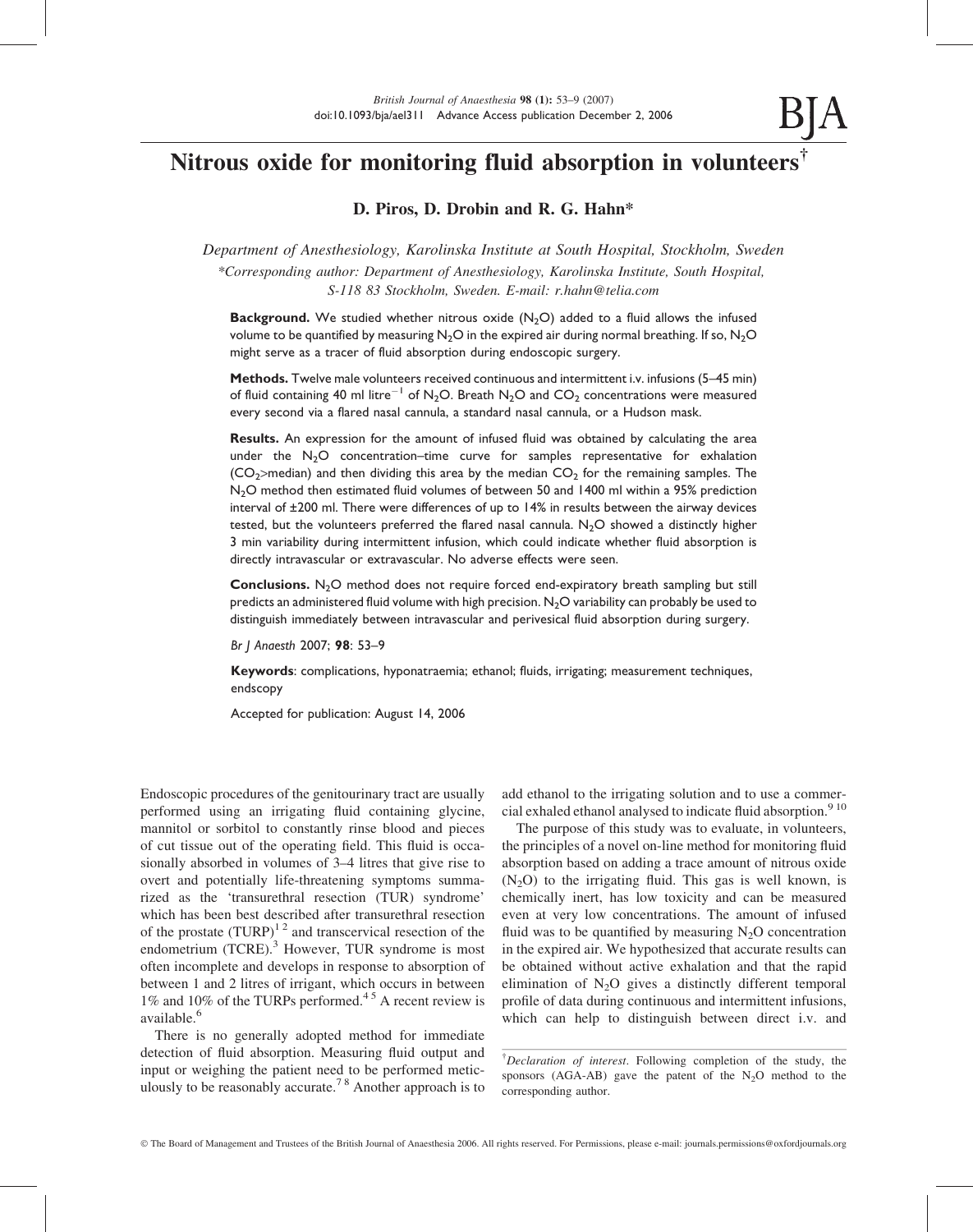extravascular absorption (extravasation). The amount of N2O required is so small that adverse effects are quite unlikely.

# Materials and methods

Twelve healthy male volunteers, aged 19–52 (median, 26) yr and with a body weight of 65–88 kg (median, 76), gave their oral informed consent to participate in the study, which had been approved by the Ethics Committee of Human Research in Southern Stockholm.

All volunteers completed four experiments aimed at evaluating different aspects of monitoring the administration of fluid by means of expired-breath tests using  $N_2O$  as a tracer. They were (i) comparing sampling sites, (ii) continuous infusion, and (iii) intermittent infusion using a low  $N_2O$  concentration (40 ml litre<sup>-1</sup>) and (iv) a high  $N_2O$ concentration (100 ml litre $^{-1}$ ).

#### Procedure

Volunteers had a light breakfast at home and were not allowed to eat or drink during the experiments, before which they rested supine for 20 min to reach a haemodynamic steady state. A cannula was placed into the antecubital vein of the left arm for fluid infusion to which  $N_2O$  for medical use (AGA Linde Healthcare AB, Sundbyberg, Sweden) had been dissolved under sterile conditions shortly (at the most 30 min) before each experiment. The  $N_2O$  was taken from a gas tube and withdrawn via a 3-way infusion set into a 250 ml graded glass syringe, which was sterilized daily. The valve on the infusion set was then switched, and the withdrawn gas injected manually through a bacterial filter and a sterile needle into the irrigating fluid via the injection port.

The following four series of experiments were performed on separate occasions at least 2 days apart except for the evaluation of sampling sites, which was performed shortly after Experiment 3. All randomization was made by sealed envelopes.

#### Comparing sampling sites (84 infusions)

The volunteers received seven 5 min continuous i.v. infusions of lactated Ringer's solution containing 40 ml litre<sup>-1</sup> of N2O. Infusions were administered at a constant rate of 1 ml  $kg^{-1}$  over 5 min with the aid of infusion pumps (Flo-Guard 6201, Baxter Healthcare Ltd, Compton, UK).

During spontaneous ventilation, the  $N_2O$  concentration was measured, in random order, from a flared nasal cannula, a standard nasal cannula and a Hudson mask. These experiments were repeated while oxygen therapy was administered through a separate flared nasal cannula at a constant rate of 2 litres of  $\overline{O}_2$  min<sup>-1</sup>. In addition, specific recordings were made every 30 s at the end of forced exhalations.

The  $N_2O$  was added to Ringer's since hyponatraemia and breath ethanol levels were not assessed.

#### Continuous infusion

Forty millilitres of  $N_2O$  were added to each litre of a standard electrolyte-free irrigating fluid containing mannitol 3% and ethanol 1%, which has an osmolality of 400 mOsm kg<sup>-1</sup> and pH 6.0 (Baxter Medical AB, Kista, Sweden). Infusion was given at a constant rate of 15 ml  $kg^{-1}$  over 20 min with the aid of infusion pumps to each volunteer. The total infused volume was 1146 (110) ml [mean (SD)].

#### Intermittent, low  $N_2O$

The 12 volunteers were randomized to receive one of three intermittent patterns of infusion of the standard irrigating fluid which contained 40 ml litre<sup>-1</sup> of N<sub>2</sub>O. The infusion patterns were selected to represent low, intermediate and high-rate direct intravascular absorption. The amounts of fluid administered were 7.5, 12 and 15 ml  $kg^{-1}$ .

#### Intermittent, high  $N_2O$

The procedure for the low  $N_2O$  concentration experiment was repeated with the exception that the irrigating fluid contained 100 ml litre<sup>-1</sup> of N<sub>2</sub>O. To still provide the same amount of gas, the infused fluid volume was adjusted to be 40% of the 'low  $N_2O'$  experiment.

Measurements continued until the  $N<sub>2</sub>O$  concentration had returned to baseline, which occurred about 10 min after the administration of  $N<sub>2</sub>O$  had ended. However, in Experiment 2 the volunteers were followed for 100 min to allow a followup of the fluid balance to be made.

# Rationale for the experiments

The continuous infusions were intended to simulate extravasation. Intraperitoneal infusions of  $N_2O$ -containing irrigating fluid in pigs show that a continuous pattern of breath  $N_2O$  develops,<sup>11</sup> similar to that when ethanol is used as a tracer. $12$ 

The intermittent infusions mimicked absorption of irrigating fluid by the direct i.v. route during intermittent filling of the bladder, as such absorption can only occur in bursts whenever the pressure exceeds the prostatic venous pressure of about 1.5  $kPa$ .<sup>13</sup> The three intermittent infusion patterns used are based on actual absorption cases from our clinic in which the pressure in the bladder and fluid uptake had been measured simultaneously.<sup>14</sup> The same data have been used previously for simulation purposes.<sup>15</sup>

A maximum amount of 600 ml of  $N_2O$  can be dissolved in 1 litre of water at room temperature.<sup>16</sup> Mixing is facilitated by letting the gas diffuse through the fluid. A bubble is created in the upper part of the fluid bag, which consists mainly of displaced  $N_2$ , with which irrigating fluid is always saturated. The present concentration of only 40 ml litre<sup>-1</sup> was chosen because concentrations exceeding 100 ml litre $^{-1}$ might increase a theoretical risk of explosion during electric cutting.  $N_2O$  mixes with gases formed during electric cutting, such as propane, which can gather in air pockets within the area of surgery.<sup>17 18</sup>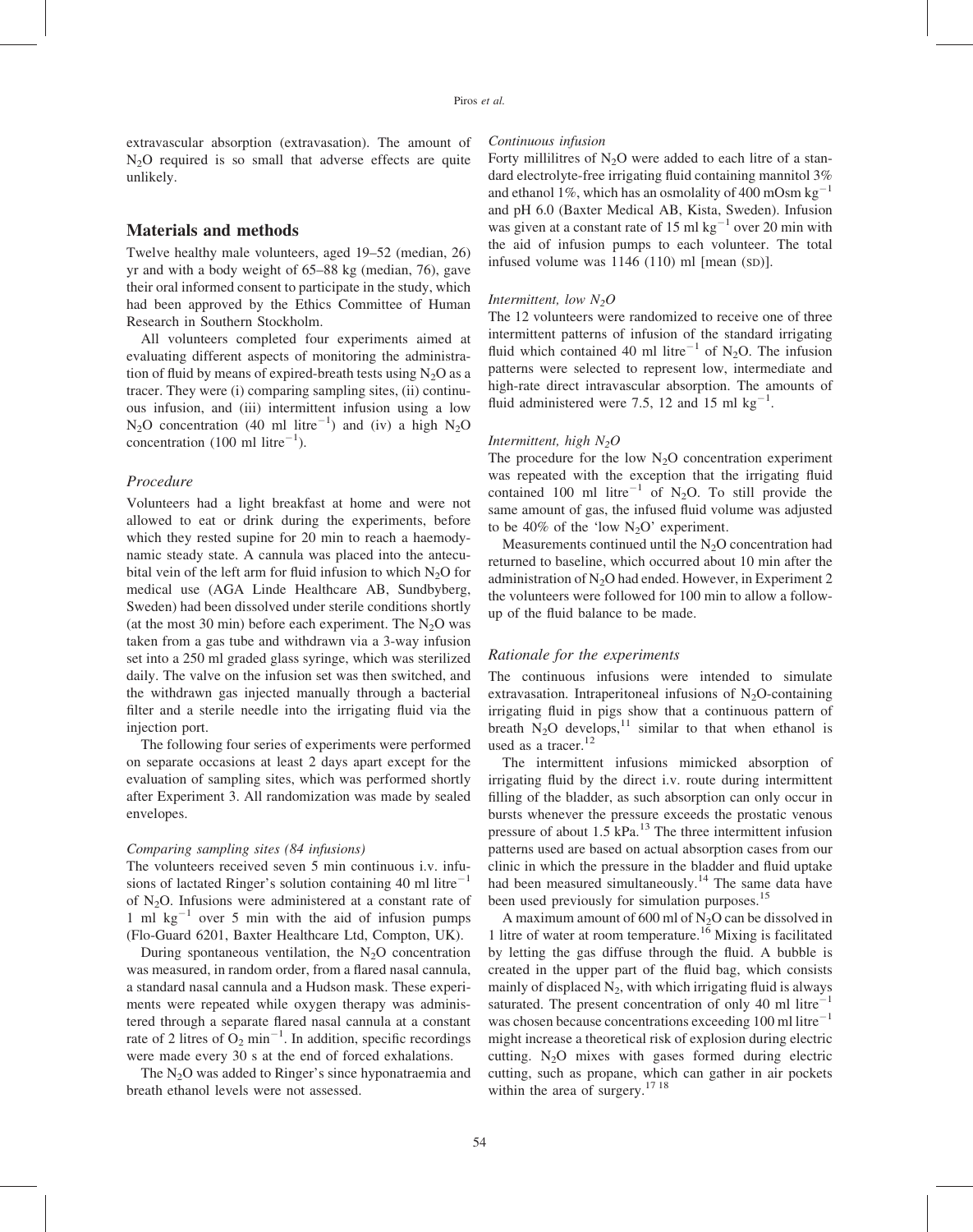#### Measurements

During all experiments, routine monitoring comprised pulse oximetry and non-invasive blood pressure. The N<sub>2</sub>O and CO2 concentrations in the exhaled breath were measured every second by an  $N_2O$  monitor (NGA 2000 MLT Analyzer, Rosemount Analytical, Hasselroth, Germany), which consists of a temperature-controlled 30 ml sampling unit with pump valves. Gas concentrations are measured by an absorbance technique using infrared signals which do not interfere with each other. For  $N_2O$ , the range was 5–2000 ppm. The pump was set to a suction rate of 300 ml of air per minute and sampling was performed via a flared nasal cannula (Hudson Respiratory Care Inc., Temecula, CA, USA) except in Experiment 1, in which different sampling devices were tested. Data were stored directly on a laptop computer until  $N_2O$  levels had returned to baseline.

In Experiments 2 and 3, the end-expiratory ethanol concentration was measured every 5 min. The volunteer was asked to take a deep breath and perform a single end-expiratory breath alcohol test using a Lion Alcolmeter S-D2 (Lion laboratories, Wales, UK) at 0, 5, 10, 20, 30, 40, 50, 60, 80 and 100 min. Blood samples (9 ml) were drawn on the same occasions from a separate i.v. cannula, placed in the antecubital vein of the right arm, for measurement of the blood Hb and serum sodium concentrations. Hb was analysed on a Technicon H2 (Bayer, Tarrytown, NY, USA) and electrolytes on a Hitachi Modular (Hitachi Hi-Tech Corp., Tokyo, Japan).

# Calculations

#### Nitrous oxide

Adjustments of  $N_2O$  output for  $CO_2$  level were made to account for different breathing patterns and admixture with ambient air. In the series of 12 continuous infusions, several ways of minimizing the variability in  $N_2O$  were tested and compared, and we arrived at the following approach. For the end of each 5 min interval of these 12 experiments, the individual area under the concentration curve (AUC) for  $N_2O$  was calculated based on the samples in which the  $CO<sub>2</sub>$  was above the median value. The reason for discarding all values associated with a low  $CO<sub>2</sub>$  concentration was to ensure that only the most representative data for exhalation were included. This AUC for  $N_2O$  was then divided by the median  $CO_2$  for the remaining sampling points. This algorithm was then applied in all 120 experiments, and its ability to predict the infused fluid volume evaluated by residual plots for each series.

To make the low- and high-concentration experiments comparable, fluid volumes used in the latter were too low and therefore multiplied by 2.5 to compensate for the difference in  $N_2O$  content between infusions.

#### Ethanol

For the ethanol-monitoring method, the absorbed volume over 10 min was calculated using the following previously published equation, derived during TURP:<sup>19</sup>

Volume<sub>Abs</sub> = 
$$
\sum_{*(44+806*Ethanol)*\Delta Ethanol}
$$

where  $Volume<sub>Abs</sub>$  is the predicted incremental volume of absorbed fluid (ml), Ethanol is the blood ethanol concentration (mg m $l^{-1}$ ) as indicated in the breath at the beginning of a 10 min interval, and  $\Delta$ Ethanol is the change in concentration during the same 10 min interval.

#### **Statistics**

Results were expressed as the mean (SD). Correlations were evaluated by linear regression analysis and the differences between sampling sites by repeated-measures ANOVA. Changes from baseline were studied by repeated-measures ANOVA followed by Dunnett's test. AUC was calculated by the linear trapezoid method. The coefficient of variation (CV) for breath  $N_2O$  was obtained as SD divided by the mean over time. CV was recalculated every 30 s, and the Wilcoxon test was used to compare results between continuous and intermittent infusions. P<0.05 was statistically significant.

#### Results

No adverse events occurred. There were fairly small but still statistically significant differences in the  $CO<sub>2</sub>$ -adjusted AUC for the  $N_2O$  concentration depending on whether sampling was done from a flared nasal cannula (reference), a standard nasal cannula  $(+14\%)$  or a Hudson mask  $(+8\%)$ . Adding O2 via a flared nasal catheter marginally changed the AUC obtained via any of these airway devices (Fig. 1). In contrast, end-expiratory sampling yielded a 25% lower value  $(P<0.001)$ . All volunteers agreed that the flared nasal cannula was the most comfortable sampling method.

The individual  $N<sub>2</sub>O$  time–concentration profiles had a different appearance depending on the mode of infusion (Fig. 2A). Quite variable patterns were used for the three intermittent infusions (Fig. 2B). The CV for the  $N_2O$  concentration over 3 min intervals was much higher for the intermittent than the continuous infusions (mean 0.70 *vs* 0.26, P<0.001; Fig. 3). The 3 min interval was the shortest that still offered an excellent distinction between the two types of infusions.

The  $CO_2$ -adjusted AUC for N<sub>2</sub>O did not differ significantly when the fluid volume in the high-dose experiment was multiplied by 2.5, i.e. the factor with which the  $N_2O$ concentration differed between low- and high-dose experiments. The results are therefore presented together in Figure 4, which show that the AUC strongly correlated with the volume of infused  $N_2O$ -containing irrigating fluid, regardless of whether the fluid was infused continuously or intermittently with a high or low  $N_2O$  concentration. The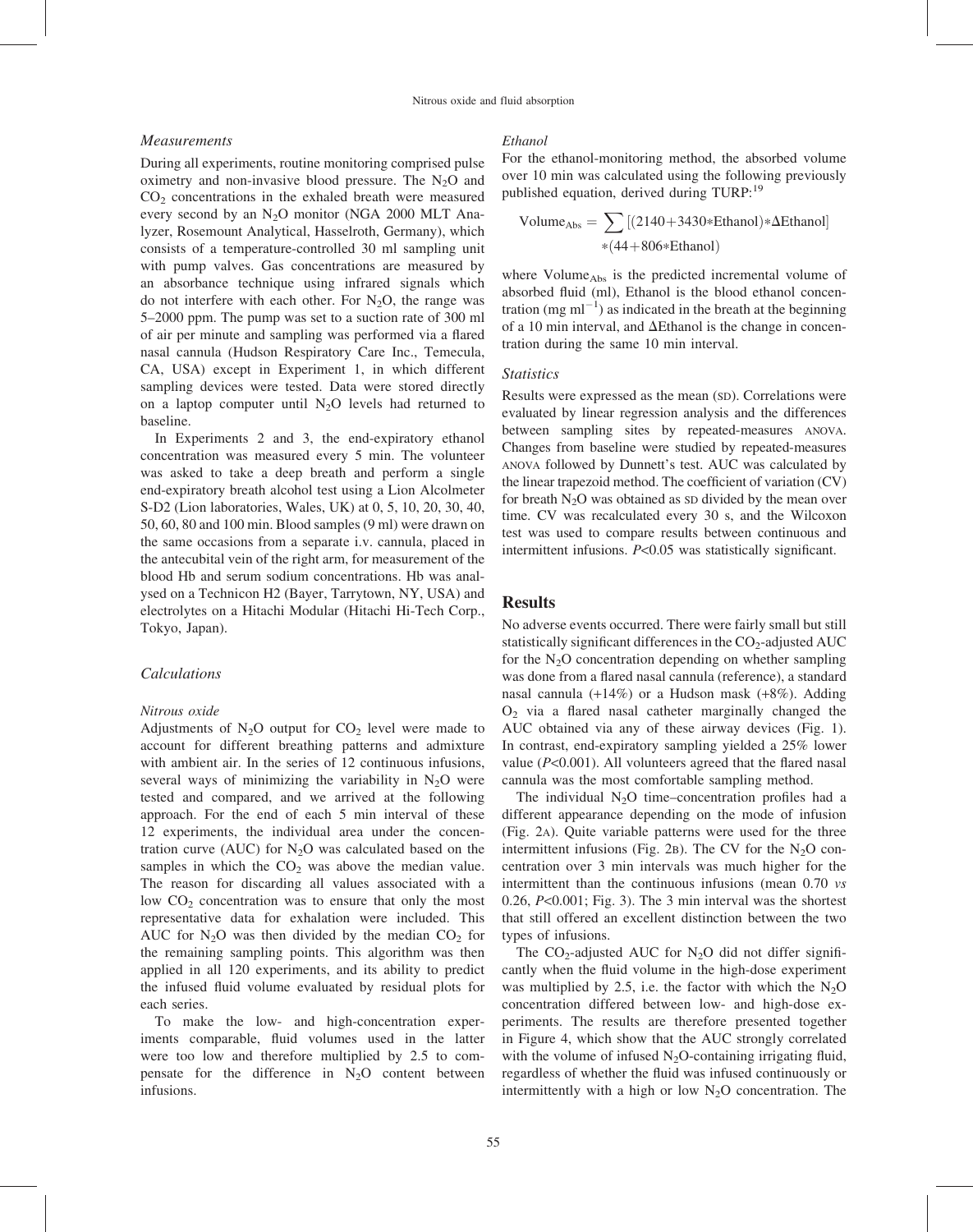

Fig 1 CO<sub>2</sub>-adjusted area under the curve (AUC) for N<sub>2</sub>O concentration per infused fluid volume at the end of a 5 min infusion of 1 ml  $kg^{-1}$  of lactated Ringer's solution containing 40 ml litre<sup>-1</sup> of N<sub>2</sub>O. Each bar represents the mean (SD) for 12 volunteers.



Fig 2 Breath N<sub>2</sub>O concentration over time during a continuous and an intermittent infusion of an irrigating fluid containing 40 ml litre<sup>-1</sup> of N<sub>2</sub>O. Continuous infusion concentrations increase towards a steady-state while intermittent infusions yield a pattern with bursts and plateaus (A). Intervals and duration of the intermittent infusions (B).

95% prediction interval was ±200 ml, and overall the data showed a normal distribution around the regression line (Fig. 5A).

Breath ethanol concentrations obtained during the continuous and intermittent infusions of irrigating fluid (Fig. 6B) slightly overestimated the known infused fluid volume. The 95% prediction interval was approximately



Fig 3 Coefficient of variation (CV, no unit) over time for  $N_2O$ concentration in expired air during continuous (closed circles) and intermittent (open symbols) infusions. Each point is the mean of 12 (closed) and 4 experiments (open symbols). Different shapes of open symbols show whether the infusion was given at a low, intermediate, or high rate over 45, 24 and 16 min, respectively.



Fig 4 CO<sub>2</sub>-adjusted area under the curve (AUC) for N<sub>2</sub>O concentration vs volume of infused fluid in 12 volunteers receiving continuous and intermittent i.v. infusions of  $N_2O$ -containing irrigating solution. Best fit and the 95% prediction interval for all observations at the end of each 5 min period is indicated.

400 ml (Fig. 6B) which is in agreement with previous findings based on a larger number of data points.<sup>10</sup>

Blood Hb and serum sodium concentrations decreased by 6% during the continuous-infusion experiments (repeated-measures ANOVA,  $P<0.001$ ), but only Hb was restored during the follow-up period.

# **Discussion**

The study evaluated whether it would be possible to monitor i.v. fluid administration by adding a tracer amount of  $N_2O$  to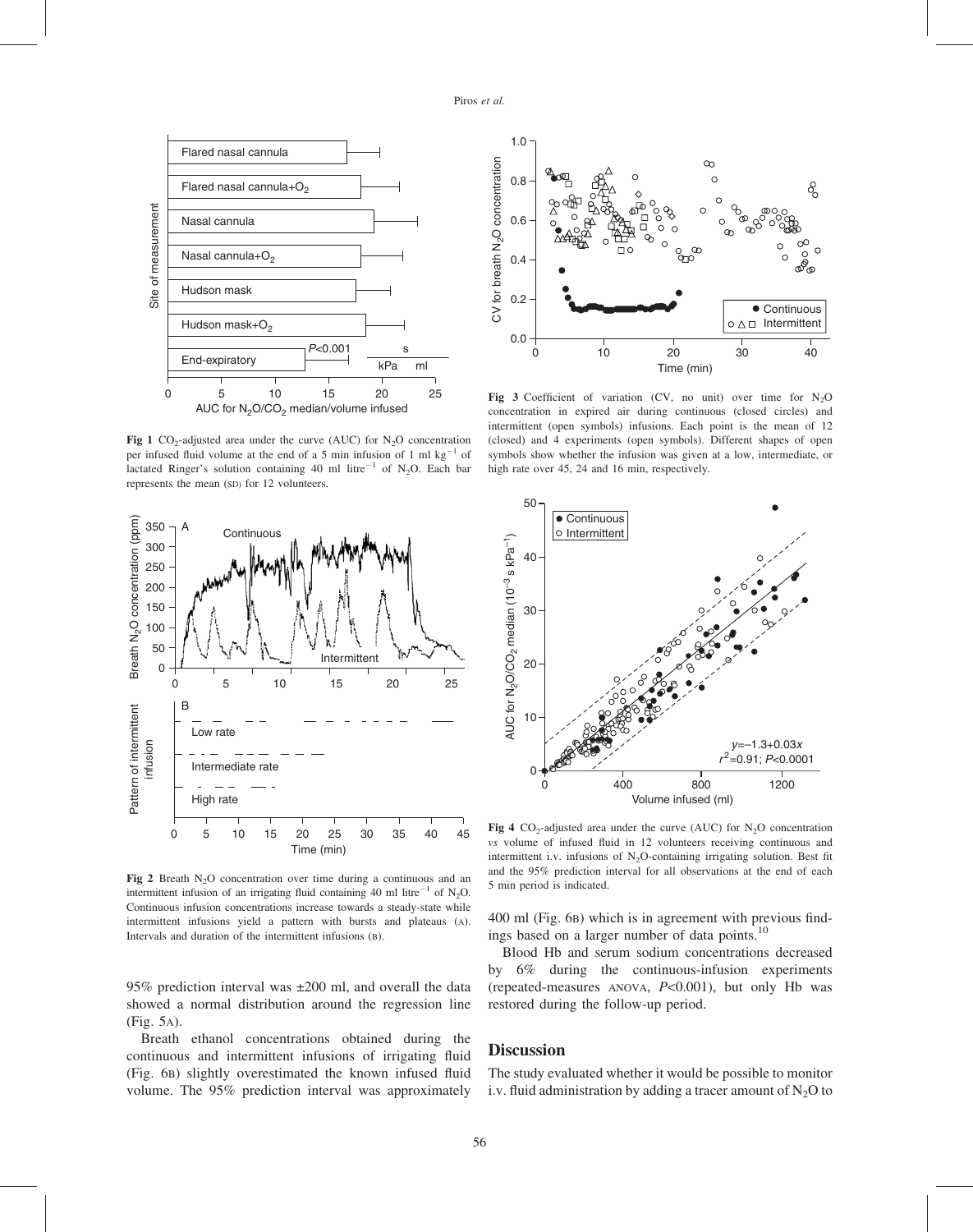

Fig 5 Residuals obtained when fitting a linear regression equation to the relationship between  $N_2O$  and infused volume, as shown in Figure 4, at the end of each 5 min period during continuous and intermittent infusions together and separately.

the fluid and sampling exhaled air during normal breathing. An algorithm was developed based on 12 of the 120 experiments, and eventually validated on all of them by demonstrating limited scattering on residual plots (Fig. 5). This algorithm adjusted the  $N_2O$  data with regard to the depth of breathing and also removed measurements performed during apparent inhalation. Since the AUC for a drug changes in proportion to the dose, we finally used the  $CO_2$ -corrected AUC for  $N_2O$  concentration as the expression for infused fluid volume. The correlation between  $N_2O$  and infused volume then became linear and, when applied to all experiments, the 95% prediction interval for any new measurement was only ±200 ml for fluid volumes up to 1400 ml



Fig 6 The end-expiratory ethanol concentration [mean (SD)] during continuous and intermittent infusions of irrigating fluid containing mannitol 3% and ethanol 1% (A). Volume of infused fluid calculated using a regression equation based on the pattern of breath ethanol levels vs the actual infused volume (B).

(Fig. 4). However, one must consider that the regression line describing the correlation between  $N_2O$  and the actually infused fluid volume is valid only for the measuring chamber size of 30 ml and a suction rate of 300 ml  $min^{-1}$ . The slope is likely to be slightly different with other settings.

The precision of this measurement was slightly influenced by whether breath sampling was performed via a flared nasal cannula, a standard nasal cannula, or a Hudson mask. However, since the volunteers preferred the flared nasal cannula, we concluded that further experiments should be performed using this airway device. Moreover, the results were affected only marginally by simultaneous administration of oxygen, which might be important in the operating theatre. End-expiratory sampling, however, yielded lower values than the three modes of continuous measurement. This might be explained by the fact that the measuring chamber for  $N_2O$  is larger than that for  $CO_2$ . The  $N_2O$  chamber then partially equilibrates the concentration over time which yields a falsely low peak at the end of exhalation. The volunteers also had difficulty in providing a forced endexpiratory sample every 30 s, which probably made this mode of measuring less accurate.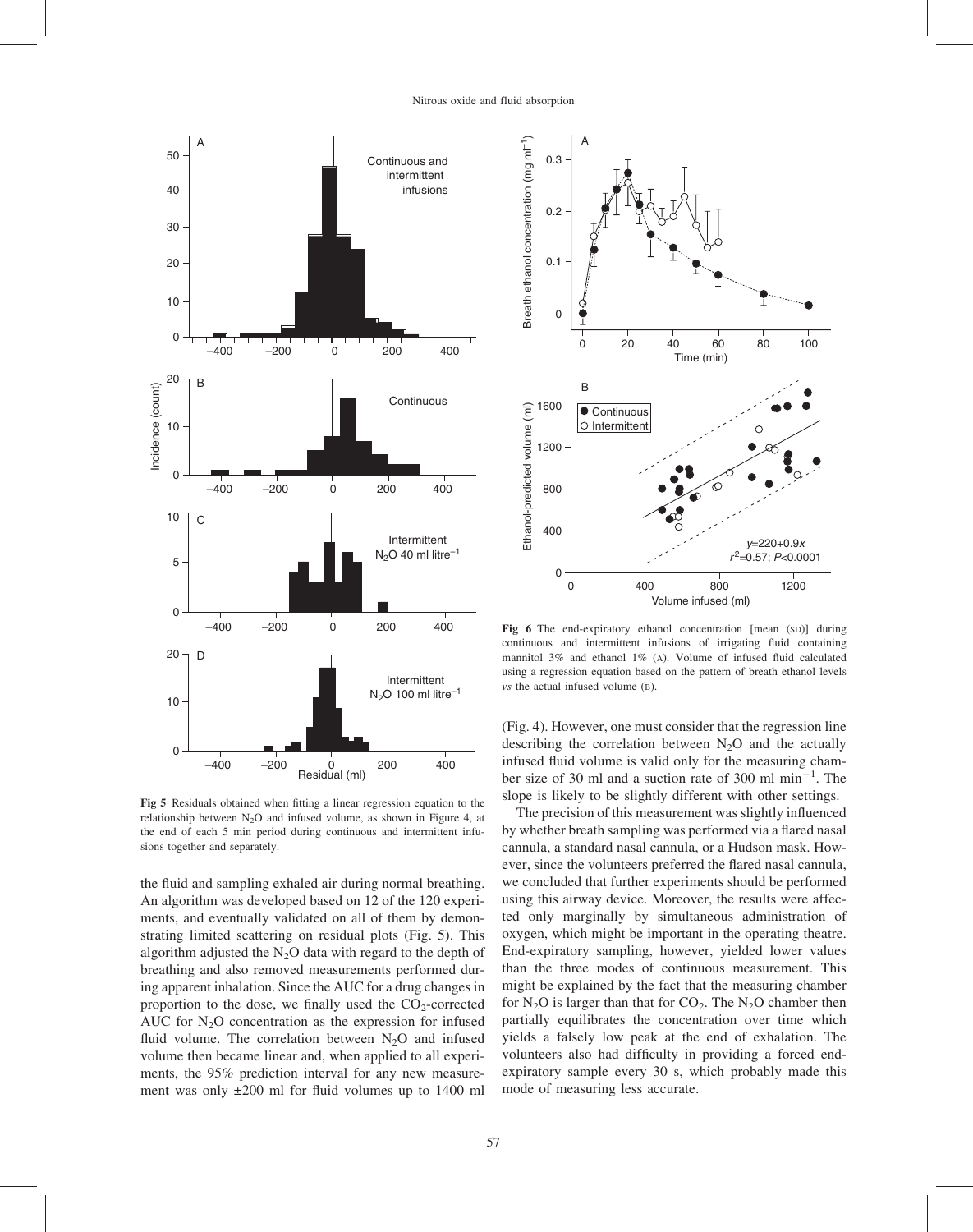The  $N<sub>2</sub>O$  technique could serve as a monitoring tool when administration of fluid may occur spontaneously in unknown volumes, such as fluid absorption during endoscopic surgery. A prerequisite would be that  $N_2O$  does not diffuse through the mucosa of the urinary tract. Such diffusion was not found in pigs studied prior to these experiments (R. Hahn, unpublished data). The tracer also needs to be absorbed in the same proportion as the irrigating fluid. This is well studied for ethanol,  $10$  and a completed but yet unpublished two-centre clinical trial shows that it is also the case for  $N<sub>2</sub>O$  during TURP. Immediate detection of fluid absorption on the operating table is of clinical value as it allows steps to be taken to prevent excessive absorption. Monitoring allows the earliest possible treatment to be instituted and the optimal level of postoperative care be selected. Our goal is to automate the calculations and have the results displayed continuously to the operating team.

Fluid absorption is rarely monitored in the operating theatre because of the poor precision or invasiveness of the available methods. In the volunteers, Hb and serum sodium decreased only by 6% in response to 1.1 litre of fluid. In the operating theatre these blood parameters are affected by factors other than fluid absorption. The most viable approaches are ethanol monitoring and continuous weighing of the patient on a bed-scale.<sup>9</sup> Both are reasonably accurate, but the latter method can only be applied when the bladder is empty. As for Hb and sodium, the result is confounded by blood loss and i.v. infusion. These drawbacks are not shared by ethanol monitoring, which is in daily use in some European countries. The method is simple and safe but the patient must currently make an active exhalation to provide a breath sample, except in the 10–15% of patients in whom the endoscopic surgery is performed under general anaesthesia.<sup>20</sup> Rapid fluid absorption raises blood alcohol sufficient to make the patient legally unfit to drive a car. Elimination from the blood is relatively slow.<sup>10</sup>

In contrast,  $N_2O$  can apparently be monitored continuously without active involvement of the anaesthetist, the surgeon or the patient. Measuring  $N_2O$  during general anaesthesia is a well-known technique and, in the awake patient, this study suggests that  $N_2O$  could provide a more precise estimate of fluid absorption than ethanol. The wider prediction interval of ethanol is based on fewer observations but is in agreement with the 90% prediction interval of  $\pm 300$  ml obtained for 160 TURPs.<sup>10</sup>

Another benefit is that  $N_2O$  may distinguish between direct intravascular absorption and extravasation (Figs 2 and 3). The former type is most common during  $TURP<sup>45</sup>$ and  $TCRE<sup>21</sup>$  while the latter dominates during renal stone surgery.<sup>22</sup> During TURP, intravascular absorption occurs only during the periods of time when the fluid pressure exceeds the periprostatic pressure,  $^{13}$  which happens during the latter part of each intermittent filling of the bladder.<sup>14</sup> The fact that no uptake of fluid can occur during the first part of each filling<sup>15</sup> explains why the concentration–time curve of  $N<sub>2</sub>O$  in the breath becomes intermittent. In contrast, extravasation implies that fluid is continuously being absorbed from a pool deposited in the periprostatic, retroperitoneal or intraperitoneal space. Here, any elevation of the  $N<sub>2</sub>O$  concentration is more stable.

Measurements were performed every second, as bursts of fluid might otherwise be missed because of the high clearance of  $N_2O$ . Thanks to frequent sampling, the three different patterns of intermittent infusion provided data on N2O that correlated as well as the continuous infusion with the amount of infused fluid (Fig. 4). However, calculating the CV over 3 min yielded a clear difference between the two types of fluid administration (Fig. 3). While not tested in this study, extravasation results in  $N<sub>2</sub>O$ , ethanol and serum sodium responses that are only one-third of those found after intravascular absorption.<sup>10 11</sup> Dangerous symptoms may develop before treatment is started if extravasation is mistaken for intravascular absorption.<sup>23</sup>

The concentrations of  $N_2O$  reached in the present study are within the environmental pollution range (0–500 ppm). Dissociative mental effects of  $N_2O$  occurs at a concentration >25%, which is 1000 times higher than the maximum concentrations measured in the present experiments (Fig. 2). However, the patient's brain is exposed to even lower concentrations since mass balance calculations based on i.v. infusions of  $N_2O$  in anaesthetized pigs indicate that nearly all gas is eliminated during the first passage through the lungs. $^{11}$  This massive first-pass elimination probably makes accumulation of gas in the intestines unimportant. Exhaled  $N<sub>2</sub>O$  is quickly diluted in the ambient air, and any elevated concentration soon becomes impossible to detect. Needless to say, implementation of the method described in the clinic precludes the use of  $N_2O$  as an adjunct to general anaesthesia.

After conclusion of the present experiments, a laboratory study revealed that  $N_2O$  escapes from plastic fluid bags at a rate of 5% per hour (unpublished data). For clinical use, we believe that the  $N_2O$  should be added to the fluid immediately before use via a small gas bomb attached to a port on the irrigating system. This arrangement would also prevent the need for more types of factory-made irrigating fluids.

In conclusion, the results from an i.v. infusion study in volunteers suggest that  $N_2O$  can serve as a tracer for irrigating fluid absorption in patients undergoing endoscopic surgery. Potential benefits include practical aspects of monitoring, good precision and low toxicity. Further studies during actual surgical interventions are needed to evaluate whether these findings are also valid in clinical practice.

#### Acknowledgement

The study was sponsored by AGA Linde Healthcare AB, Lidingö, Sweden.